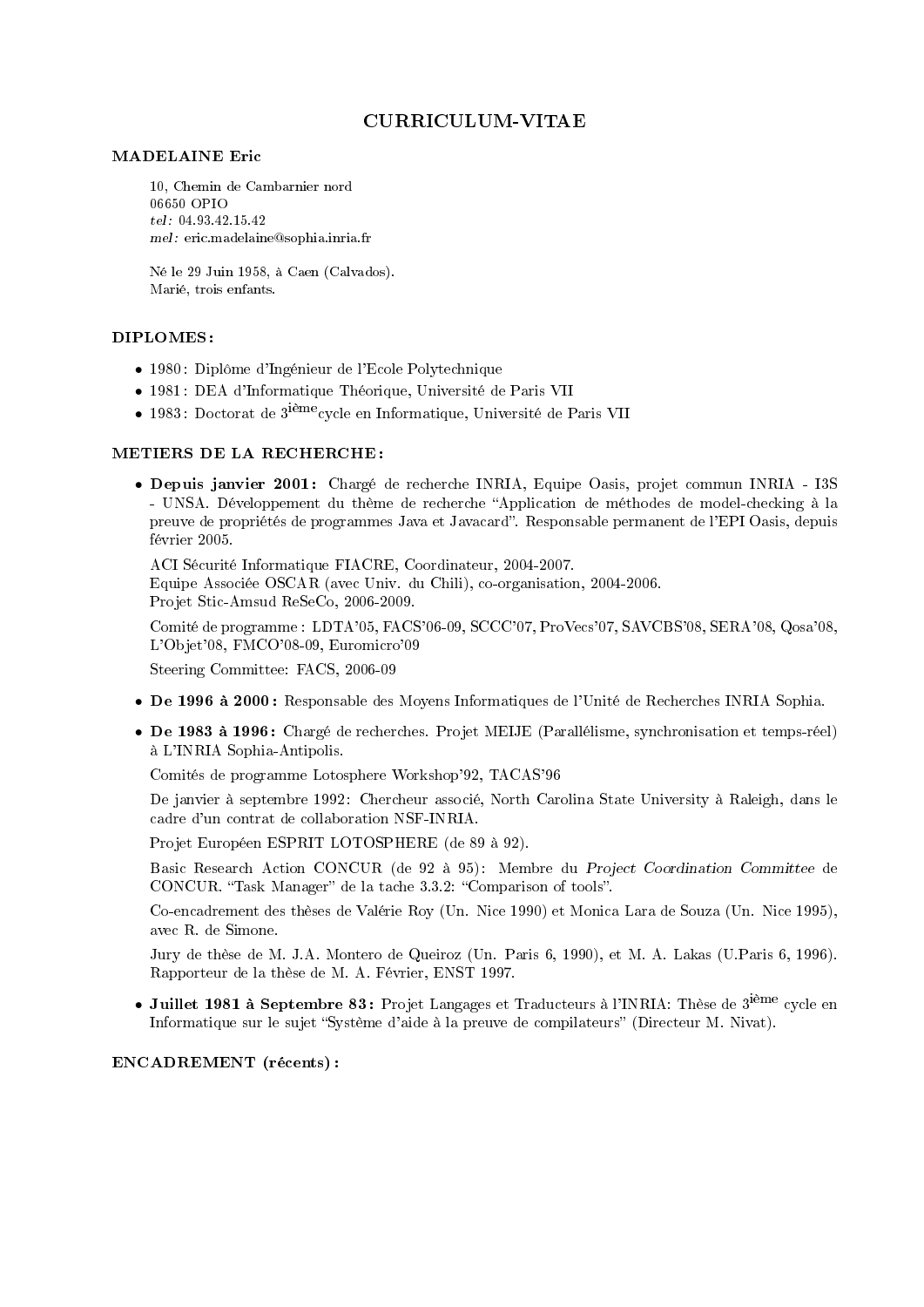- Thèse de Mme Rabéa Ameur-Boulifa, EDSTIC UNSA, 2001-2004
- Thèse de M. Tomás Barros, EDSTIC UNSA, 2002-2005
- Thèse de M. Antonio Cansado, EDSTIC UNSA, 2005-2008

#### ENSEIGNEMENTS :

- DEA Informatique, EDSTIC-UNSA, module "Méthodes Formelles et Fiabilité du Logiciel", années 2002-2003 et 2003-2004
- Mastère 2 RSD (Réseaux et Systèmes Distribués), EDSTIC-UNSA, 2005-2008

## References

- [1] S. Ahumada, L. Apvrille, T. Barros, A. Cansado, E. Madelaine, and E. Salageanu. Specifying Fractal and GCM Components With UML. In proc. of the XXVI International Conference of the Chilean Computer Science Society (SCCC'07), Iquique, Chile, Nov. 2007. IEEE.
- [2] I. Attali, T. Barros, and E. Madelaine. Formalisation and proofs of the chilean electronic invoices system. In in proc. of the XXIV International Conference of the Chilean Computer Science Society  $(SCCC'04)$ , Arica, Chile, Nov. 2004. IEEE.
- [3] T. Barros, R. Boulifa, A. Cansado, L. Henrio, and E. Madelaine. Behavioural models for distributed Fractal components. Annals of Telecommunications, 2008. also Research Report INRIA RR-6491.
- [4] T. Barros, R. Boulifa, and E. Madelaine. Parameterized models for distributed Java objects. In Forte'04 conference, volume LNCS 3235, Madrid, Sept. 2004. Spinger Verlag.
- [5] T. Barros, A. Cansado, E. Madelaine, and M. Rivera. Model checking distributed components : The Vercors platform. In 3rd workshop on Formal Aspects of Component Systems (FACS'06), Prague, Czech Republic, Sep 2006. ENTCS.
- [6] T. Barros, L. Henrio, and E. Madelaine. Behavioural models for hierarchical components. In P. Godefroid, editor, Model Checking Software, 12th Int. SPIN Workshop, San Francisco, CA, USA, Aug. 2005. LNCS 3639, Springer.
- [7] T. Barros, L. Henrio, and E. Madelaine. Verification of distributed hierarchical components. In International Workshop on Formal Aspects of Component Software (FACS'05), Macao, Oct. 2005. ENTCS.
- [8] R. Boulifa and E. Madelaine. Finite model generation for distributed java programs. In IEEE, editor, Workshop on Model-Checking for Dependable software-Intensive Systems, DNS'03, pages 92–96, San Francisco, USA, Jan. 2003. IEEE.
- [9] A. Cansado, D. Caromel, L. Henrio, E. Madelaine, M. Rivera, and E. Salageanu. The Common Component Modeling Example: Comparing Software Component Models, volume 5153 of Lecture Notes in Computer Science, chapter A Specification Language for Distributed Components implemented in GCM/ProActive. Springer, 2008.
- [10] A. Cansado, L. Henrio, and E. Madelaine. Towards real case component model-checking. In 5th Fractal Workshop, Nantes, France, July 2006.
- [11] A. Cansado, L. Henrio, and E. Madelaine. Transparent first-class futures and distributed component. In International Workshop on Formal Aspects of Component Software (FACS'08), Malaga, 2008. Electronic Notes in Theoretical Computer Science (ENTCS).